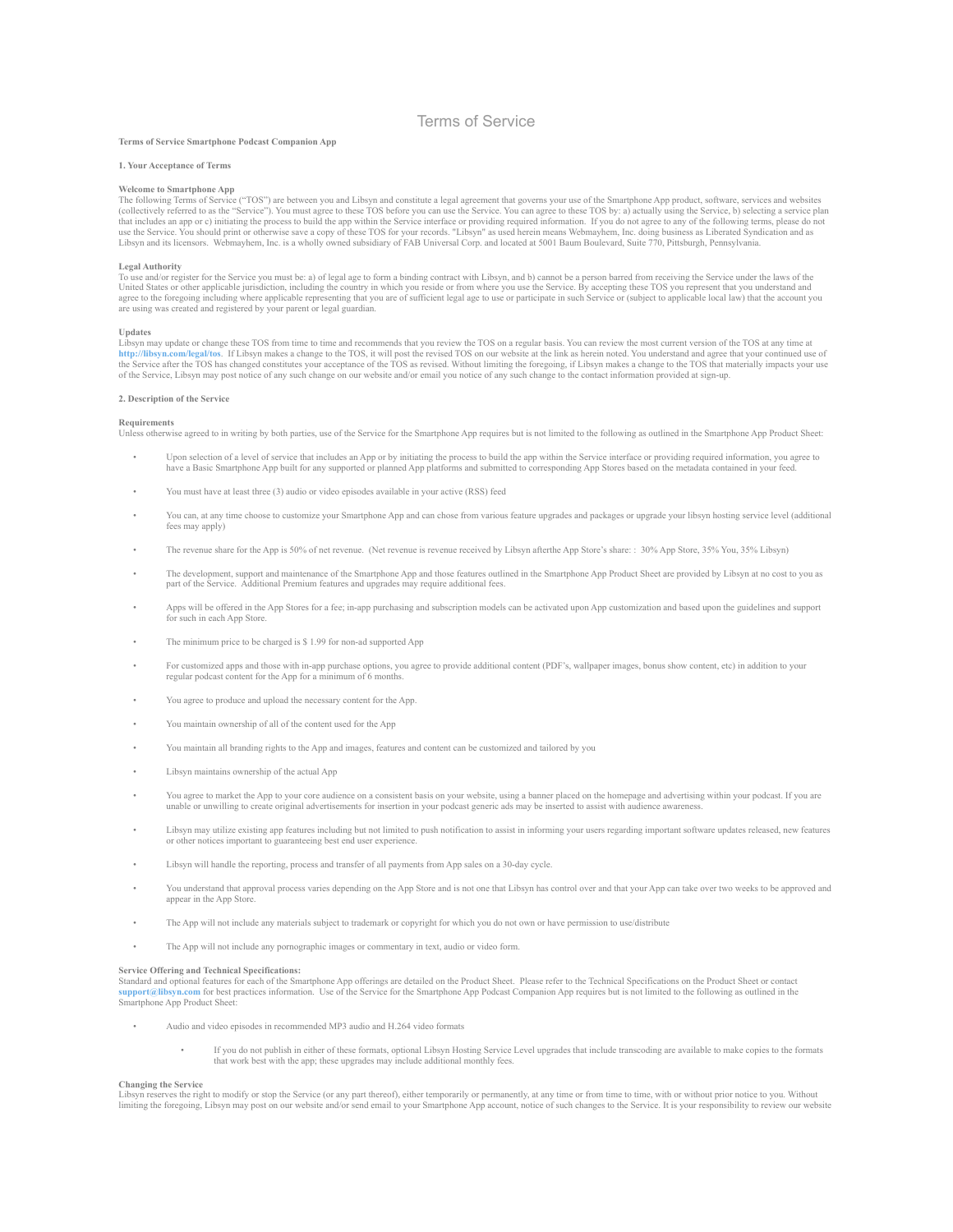and/or check your Smartphone App email address for any such notices. You agree that Libsyn shall not be liable to you or any third party for any modification or cessation of the Service.

### **Limitations on Use**

You agree to use the Service only for purposes as permitted by these TOS and any applicable law, regulation, or generally accepted practice in the applicable jurisdiction. Smartphone App<br>features are described in the Smart hosting plan page. You are responsible for selecting the Service level for storage and other features to best fit any additional requirements for the use of the Smartphone App Service. Libsyn reserves the right to modify these Service levels and product offerings at any time.

# **Availability of the Service**

The Service, or any feature or part thereof, may not be available in all languages or in all countries and Libsyn makes no representation that the Service, or any feature or part thereof, is appropriate or available for use in any particular location. To the extent you choose to access and use the Service, you do so at your own initiative and are responsible for compliance with any<br>applicable laws, including,

# **3. Content and Your Conduct**

#### **Content**

"Content" means any information that may be generated or encountered through use of the Service, such as media files, metadata, graphics, images, photographs and other like materials for use in the App. You understand that all Content whether publicly posted or privately transmitted on the Service is the sole responsibility of the person from whom such Content originated. This<br>means that you, and not Libsyn, a does not control the Content posted via the Service, nor does it guarantee the accuracy, integrity or quality of such Content. You understand and agree that your use of the Service and any any decay, integrity or quality o Content is solely at your own risk.

# **Your Conduct**

You agree that you will NOT use the Service to:

- upload, download, post, email, transmit, store or otherwise make available any Content that is unlawful, harassing, threatening, harmful, tortuous, defamatory, libelous, abusive, violent, obscene, vulgar, invasive of another's privacy, hateful, racially or ethnically offensive, or otherwise objectionable;
- stalk, harass, threaten or harm another;
- if you are an adult, request personal or other information from a minor (any person under the age of 18 or such other age as local law defines as a minor) who is not personally known to you, including but not limited to any of the following: full name or last name, home address, zip/postal code, telephone number, picture, or the names of the minor's school, church, athletic team or friends;
- pretend to be anyone, or any entity, you are not you may not impersonate or misrepresent yourself as another person (including celebrities), entity, another Service subscriber, a Libsyn employee, or a civic or government leader, or otherwise misrepresent your affiliation with a person or entity, (Libsyn reserves the right to reject or block any Smartphone<br>App which could be deemed to be an imperson
- e engage in any copyright infringement or other intellectual property infringement, or disclose any trade secret or confidential information in violation of a confidentiality,<br>employment, or nondisclosure agreement(Libsyn property infringement);
- plan or engage in any illegal activity; and/or
- gather and store personal information on any other users of the Service to be used in connection with any of the foregoing prohibited activities.

#### **Removal of Content**

You acknowledge that Libsyn is not responsible or liable in any way for any Content provided by others and has no duty to pre-screen such Content. However, Libsyn reserves the right at all times to determine whether Content is appropriate and in compliance with these TOS, and may pre-screen, move, refuse, modify and/or remove Content at any time, without prior notice and in<br>its sole discretion, if such Conte

#### **Access to Your Account and Content**

You acknowledge and agree that Libsyn may access, use, preserve and/or disclose your account information and Content if legally required to do so or if we have a good faith belief that such<br>access, use, disclosure, or pres detect, prevent or otherwise address security, fraud or technical issues; or (d) protect the rights, property or safety of Libsyn, its users or the public as required or permitted by law.

#### **4. Your Use of the Service**

#### **Account Obligations**

You agree that all account information including but not limited to contact information, payment and billing information you provide to Libsyn during the sign up process and use of the Service will be true, accurate, complete and current information, and that you shall maintain and update your account information as needed throughout your use of the Service to keep it accurate and<br>current. Failure to provide acc

#### **Additional Obligations or Terms of Use**

Particular components or features of the Service, provided by Libsyn and/or its licensors, may be subject to separate software or other license agreements or terms of use. You must read, accept, and agree to be bound by any such separate agreement as a condition of using these particular components or features of the Service. Except as otherwise agreed to in writing, you have control over the distribution of Your Content through the Service that you use, including but not limited to the Libsyn Site, iTunes, Google Marketplace, third-party web sites, devices and platforms. By use of the Service a third-party, including but not limited to Apple and iTunes and Google Marketplace. Libsyn makes no warranties with regard to the submission of Your Content for distribution and has no direct control or influence over the third party process. Submission and approval is governed solely by the third-party and Libsyn will make every reasonable effort to follow guidelines for the process.

# **No Conveyance**

Nothing in these TOS shall be construed to convey to you any interest, title, or license in the App or similar resource used by you in connection with the Service.

#### **Use of Location-based Services**

Libsyn and its partners and licensors may provide certain features or services through the Service that rely upon device-based location information. To provide such features or services, where and its partners and licensor and/or using any location-based services or features within the Service (e.g. allow the app to use your location), you agree and consent to Libsyn collecting, using, processing and<br>maintaining information related to your a may include, but is not limited to, App ID, device ID and name, device type and real-time geographic location of your device at time of your request. You may withdraw this consent at any<br>time by not using the location-base data as part of the Service, you are subject to and should review such third party's terms and privacy policy on use of location data by such third party services. Any location data provided by<br>the Service is not intended death, personal injury, property or environmental damage. Neither Libsyn nor any of its content providers guarantees the availability, accuracy, completeness, reliability, or timeliness of location data or any other data displayed by the Service.

# **5. Libsyn Privacy Policy**

You understand that by using the Service, you consent and agree to the collection and use of certain information about you and your use of the Service in accordance with Libsyn's Privacy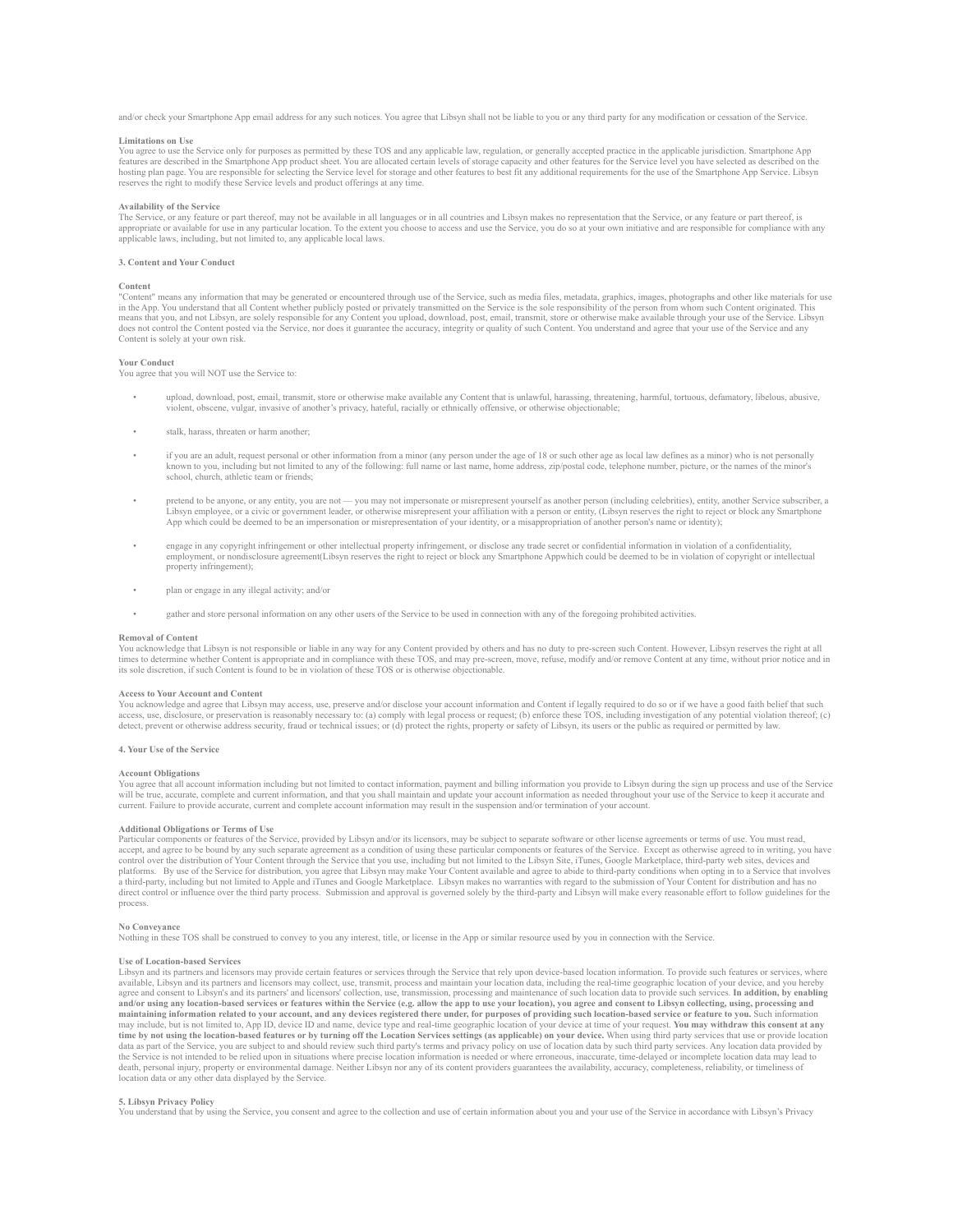Policy. You further consent and agree that Libsyn may collect, use, transmit, process and maintain information related to your account, and any devices utilizing the Smartphone App, for<br>purposes of providing the Service, a your use that may be used by Libsyn to maintain, improve and enhance the Service. Furthermore, you agree to be bound by the Libsyn Privacy Policy.

# **6. Billing and Payment Information**

### **Service Fees**

You agree to pay all fees and charges specified when you signed up for the Service and any part thereof. You are responsible for providing Libsyn with current accurate contact and payment information for billing purposes and keeping it up to date at all times. Libsyn is not responsible for any service interruptions that may result from your contact or payment information being<br>out of date, in error or other

Unless otherwise agreed to in writing during the Service activation, you agree to pay for Service, and that Libsyn will charge your credit card or PayPal account for any products purchased and for any additional amounts (including any taxes) in conjunction with your account. Libsyn will charge the credit card or PayPal account you designate during Service activation on a monthly basis for the amount due pursuant to the Service you purchased. You understand that your credit card or PayPal account will be billed and charged automatically, and that Libsyn has the right to charge your credit card for the full amount of any outstanding balance you may have with Libsyn. You agree to maintain you PayPal account in an active status to allow for the monthly<br>subscription payments to Libsyn. Any will be in accordance with The Libsyn Standard Billing Policy and Requirements which is subject to change with 30 days written notice by Libsyn.

If you fail to make a payment or if Libsyn is not able to collect payment on the due date, your account will be considered "past due". Libsyn may suspend or lock access to your account until<br>payment for all outstanding bal discretion if your account is "past due".

#### **Revenue Share and Payment Method**

Libsyn revenue share for monetization through the Service (including but not limited to advertising and apps) is 50% of net revenue. You are responsible for providing Libsyn with curre accurate contact information and appropriate tax reporting and payment information for revenue share purposes and keeping it up to date at all times. Libsyn is not responsible for any delays in<br>revenue share payments that acknowledge and agree that Libsyn is not responsible nor can be held liable for delays in payments from third-parties. You acknowledge that the revenue share payment process will be in<br>accordance with The Libsyn Standard P

# **Account Information and Billing Inquiries**

All billing inquires for the Service should be directed to **support@libsyn.com**. Any reporting or revenue share payment inquires should be directed to appops@Libsyn.com.

#### **Changes in Price**

Libsyn may at any time, upon notice required by applicable law, change the price of the Service or any part thereof, or institute new charges or fees. Price changes and institution of new charges implemented during your subscription term will apply to subsequent subscription terms and to all new subscribers after the effective date of the change. If you do not agree to any such<br>price changes, then you must .<br>such change

#### **7. Content Submitted or Made Available by You on the Service**

#### **License from You**

**Except for material we may license to you, Libsyn does not claim ownership of the materials and/or content you submit or make available on the Service. However, by submitting or**  posting such Content on areas of the Service that are accessible by the public, you grant Libsyn a worldwide, royalty-free, non-exclusive license to use, distribute, reproduce, modify,<br>adapt, publish, translate, publicly p license will terminate within a commercially reasonable time after you or Libsyn remove such Content from the public area. By submitting or posting such Content on areas of the<br>Service that are accessible by the public, yo

# **Changes to Content**

You understand that in order to provide the Service and make your Content available thereon, Libsyn may transmit your Content across various public networks, in various media,<br>and modify or change your Content to comply wi **actions.**

#### **8. Trademark Information**

Libsyn, the Libsyn logo, libsyn, the libsyn logo, Smartphone App, the Smartphone App logo and other Libsyn trademarks, service marks, graphics, and logos used in connection<br>with the Service are trademarks or registered tra with the Service may be the trademarks of their respective owners. You are granted no right or license in any of the aforesaid trademarks, and further agree that you shall not<br>remove, obscure, or alter any proprietary noti

# **9. Application and Software**

# **Libsyn's Proprietary Rights**

**You acknowledge and agree that Libsyn and/or its licensors own all legal right, title and interest in and to the Service, and any software provided to you as a part of and/or in**  connection with the Service (the "Software"), including any and all intellectual property rights that exist therein, whether registered or not, and wherever in the world they may<br>exist. You further agree that the Service ( **intellectual property and other laws.**

#### **License From Libsyn**

**Libsyn grants you a non-exclusive, non-transferable, limited license for use of the Smartphone App as provided to you by Libsyn as a part of the Service and in accordance with these TOS; provided that you do not (and do not permit anyone else to) copy, modify, create a derivative work of, reverse engineer, decompile, or otherwise attempt to discover the**  source code (unless expressly permitted or required by law), sell, lease, sublicense, assign, grant a security interest in or otherwise transfer any right in the Smartphone App.

#### **Export Control**

**Use of the Service, including transferring, posting, or uploading data, software or other Content via the Service, may be subject to the export and import laws of the United States**  and other countries. You agree to comply with all applicable export and import laws and regulations. In particular, but without limitation, the Software may not be exported or re-<br>exported (a) into any U.S. embargoed count Denied Person's List or Entity List. By using the Software or Service, you represent and warrant that you are not located in any such country or on any such list. You also agree that<br>you will not use the Service for any pu **chemical or biological weapons. You further agree not to upload to your Smartphone App any data or software that cannot be exported without prior written government authorization, including, but not limited to, certain types of encryption software. This assurance and commitment shall survive termination of this Agreement.**

#### **Updates**

**As part of the Service, Libsyn may elect to update the Smartphone App Podcast Companion App. These updates may be automatically downloaded and installed to third party devices or platforms. These updates may include bug fixes, feature enhancements or improvements, or entirely new versions of the App. You agree that Libsyn may automatically deliver such updates to you as part of the Service and you shall receive and install them as required.**

# **10. Links and Other Third Party Materials**

# **Links**

**Certain Content, components or features of the Service may include materials from third parties and/or hyperlinks to other web sites, resources or Content. Because Libsyn may**